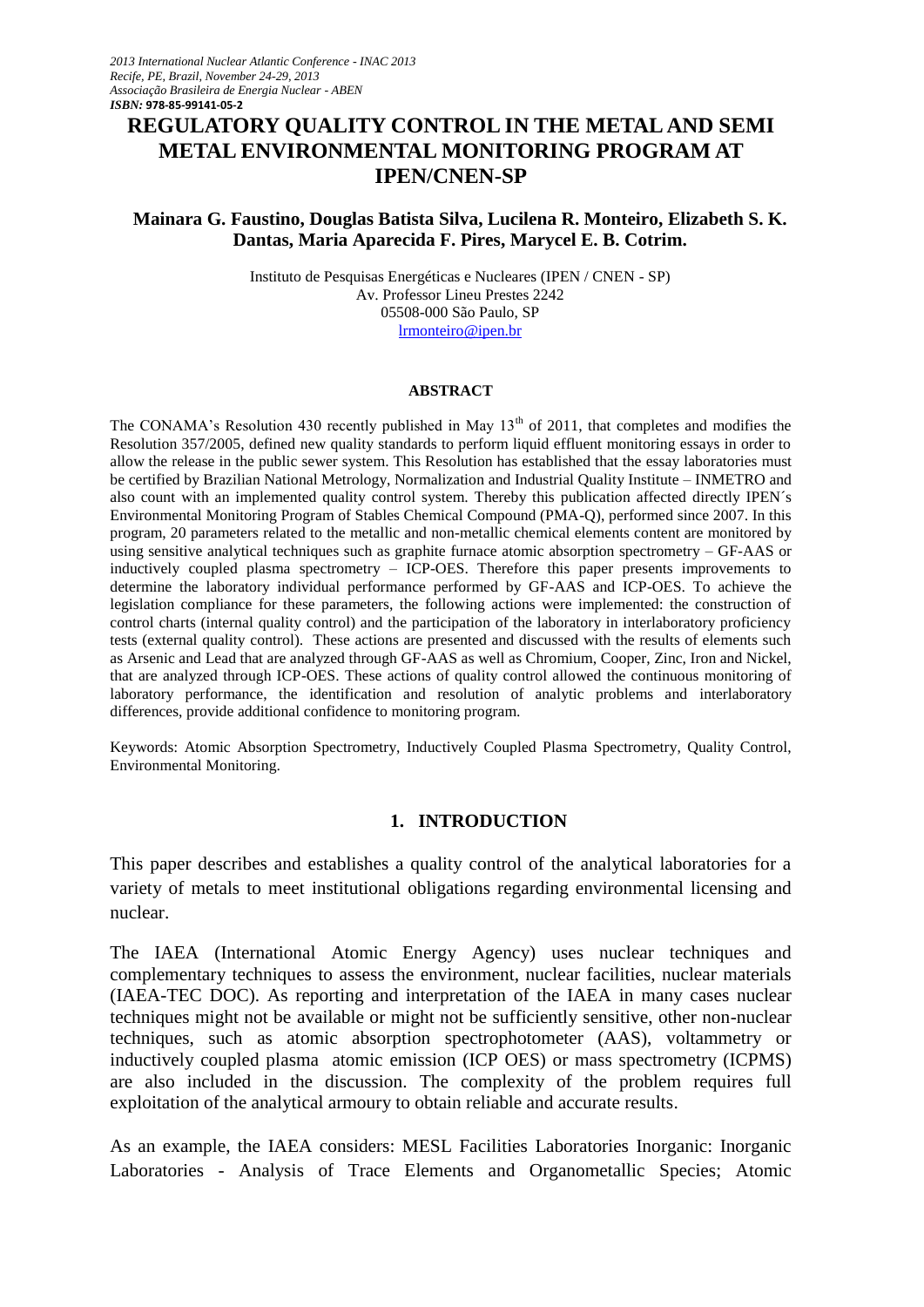Absorption Spectrophotometry (AAS), Inductively Coupled Plasma - Mass Spectrometry (ICP-MS).

According to IPEN'S Environmental Monitoring Program of Stables Chemical Compound - PMA-Q, since 2007, have basics requirements for the life and propriety protection, because in your dependences are handled chemicals, biological and radioactive products e several equipments, all this have been reviewed annually (1).

Also this Environmental Program has a data base that shows a historical about all information that happens in the IPEN-CNEN-SP. In this data base beyond the continuous register of the activities effects performed in the installations, detections of eventual fails and scheduling correctives measures, evaluation of the environmental impact resulting of the IPEN'S activities, and we have the sewer evaluation that is originating from all IPEN-CNEN-SP'S institute (1).

The Environmental Monitoring Program of Stables Chemical Compound (PMA-Q) implanted in IPEN/CNEN- SP, has as an objective to attend the present laws environmental regulations. This program aimed to meet the requirements of CONAMA's Resolution 357/2005 that classifies water bodies and establishes fresh water environmental guidelines and establishes terms and standards to public sewer system release. (1). However, in 2011, CONAMA modified half of this resolution with the publication of a new Resolution 430/2011 (2). Its purpose was solely regulated terms and standards to public sewer releases.

CONAMA's Resolution 430/2011 established that the monitoring laboratories must have quality control system and the essays must be certified by Brazilian National Metrology, Normalization and Industrial Quality Institute – INMETRO. Due these recent changes in the Brazilian legislation, IPEN/CNEN-SP is doing adjustments to maintain its Environmental Monitoring Plan in accordance with the local legislation (2).

The objective of this work is to increase the trustworthiness of the essays results issued in the PMA-Q regarding the sewer metal monitoring, to attend the CONAMA´s Resolution 430/2011; establish the quality control of the analytical laboratories of the metals and semi metals elements analyses, from statistical data jointly with the present environmental legislation.

# **2. MATERIALS AND METHODS**

IPEN/CNEN-SP Quality control system follows ISO IEC 17025/2005 (3) that establishes the minimum quality requirements to essay laboratories. The construction of control charts with internal and external quality control data are some of its requirements. As internal quality control, the laboratory must keep the analytical instruments and the adopted reference standards calibrated, in order to avoid analytical errors and to ensure the analytical requirements will be stable in the laboratory. External quality control refers to the evaluation of the laboratory results in the interlaboratory programs participation (3).

INAC 2013, Recife, PE, Brazil. Control charts are constructed from the data obtained during the analysis execution in the laboratory and by comparison with the interlaboratory program evaluation. The statistical data treatments referent of the participation in the interlaboratory program follows the ISO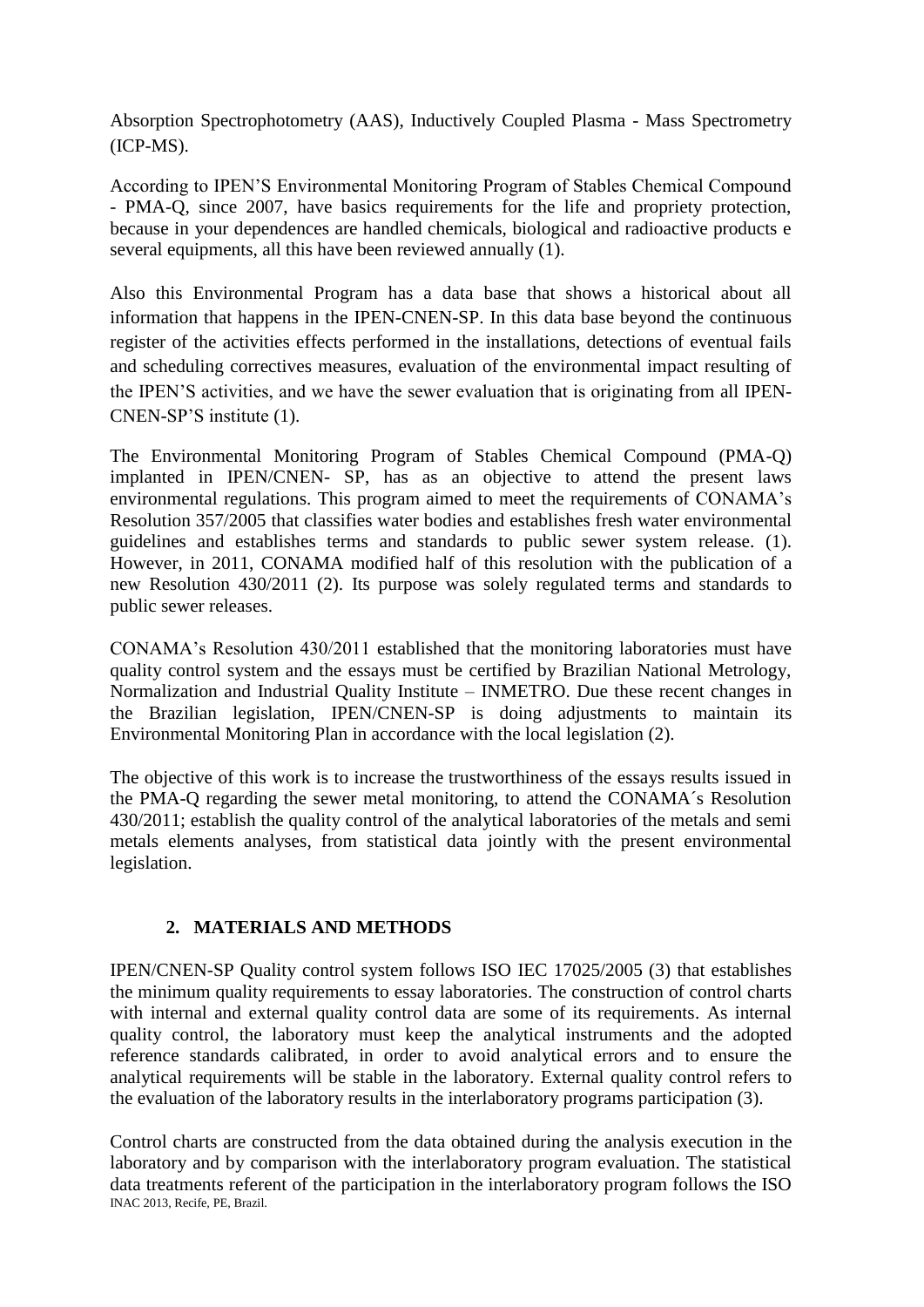13528/2005 (4), where the *Z*-score is obtained from each participant laboratory in each essays allows. These results can be evaluated as satisfactory, questionable or unsatisfactory. The individual laboratory performance depends on how many standards deviations the result differs from robust average. During Proficiency tests each participant laboratory has its results evaluated by the PT provider in accordance with these criteria.

Graphite furnace atomic absorption spectrometry – GF-AAS was used to perform the analysis of Arsenic and Lead. This technique requires fewer samples to the analysis; it can determine lows concentration (in order of  $\mu$ g.L<sup>-1</sup>) and have more sensitivity (5).

Inductively coupled plasma spectrometry – ICP-OES, was applied to perform the analysis of Chromium, Cooper, Zinc, Iron and Nickel that is adequate to higher concentrations (in order of mg.  $L^{-1}$ ) and with multi-elementary capacity (6) (7).

### **2.1 METALS ESSAYS**

Sample aliquots of 45 mL were added to 1 mL of concentrated hydrochloric acid (MERCK) and 4 mL concentrated nitric acid (MERCK). All samples were digested by using microwave furnace MDS-2000 (CEM) with time and power program accordingly the EPA 3015 method (8). Each sample lot had quality control samples that were blank, standard addition and replicate. These samples evaluate the respectively environmental conditions and the reagent, the recuperation and the reproducibility of the essays. After the digestion the sample were analyzed through the GF-AAS (AAnalyst, Perkin Elmer) and ICP-OES (Spectraflame, Spectro).

The results were reported to Rede Metrologica do Rio Grande do Sul, in accordance with the Environmental proficiency test program. *Z*-score evaluation of each round was applied as external quality control charts.

# **2.2 STATISTICAL DATA**

External Quality Control is performed by proficiency test programs by Rede Metrologica do Rio Grande do Sul, from 2010 until 2012. The evaluated data correspond to LAQA (Chemical Analysis Laboratory and Environmental) performance as per *Z*-score criteria. Z-score was calculated by interlaboratory program providers as stated in ISO / DIS 13528:2005 - *Statistical methods for use in proficiency testing by interlaboratory comparisons.* Z-score of each laboratory average  $(n = 3)$  was obtained by the equation 1:

$$
Z = \frac{(x_i - x^{**})}{s^{**}}
$$
 (1)

Where:  $x_i$  = the arithmetic average of the results obtained by the participant;

 $x^*$  = the value average of the robust set of data;

 $s^*$  = the robust diversion.

Laboratories performances were classified as SATISFACTORY, QUESTIONABLE or UNSATISFACTORY, to each of the measure, considering the following criteria: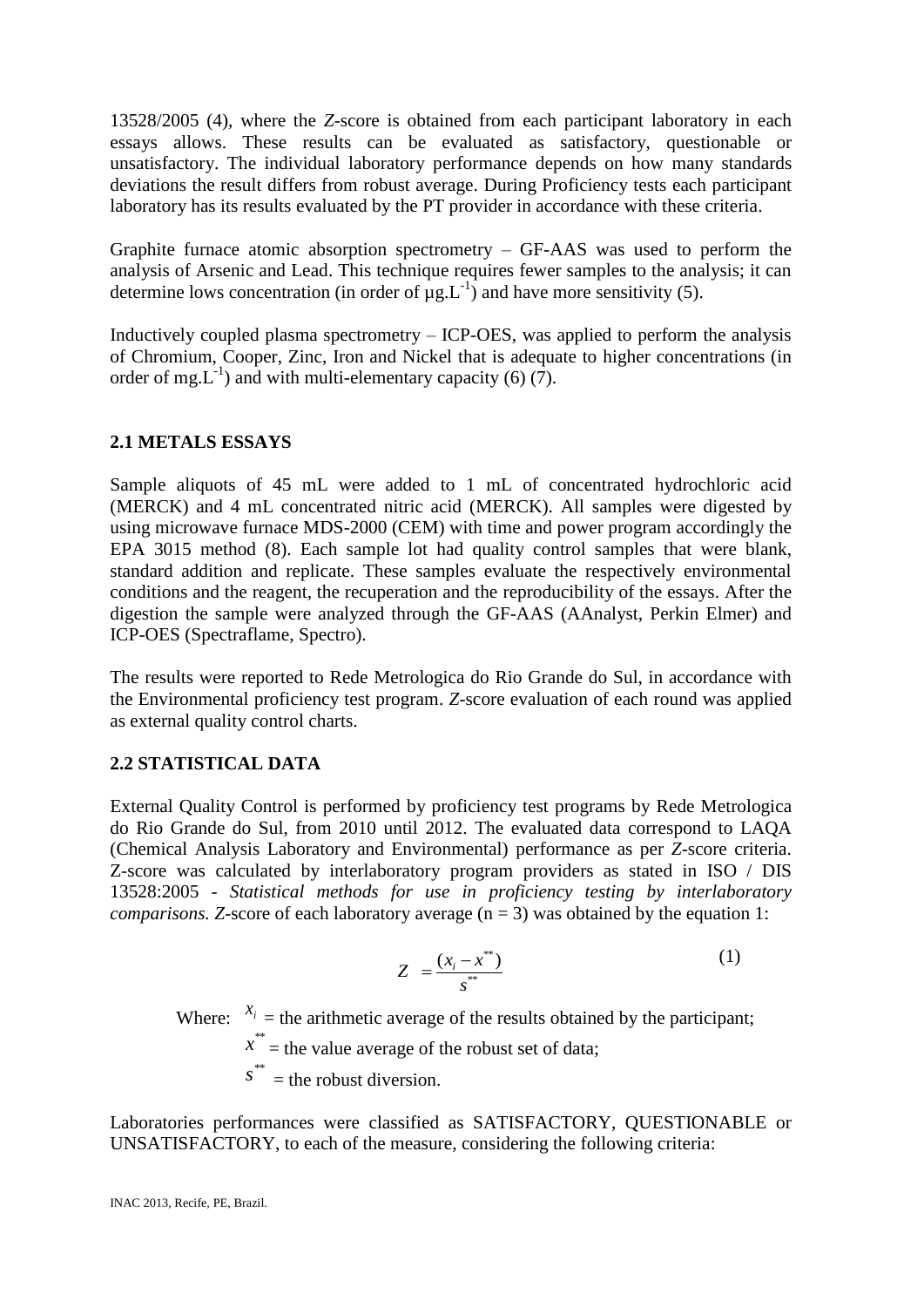| If: | $ Z  \leq 2$ | Satisfactory results        |
|-----|--------------|-----------------------------|
|     | 2 <  Z  < 3  | <b>Questionable results</b> |
|     | $ Z \geq 3$  | Unsatisfactory results      |

Internal Quality Control was accomplished by a control chart built with the measurement results of the reference material SRM 1643e, traceable to NIST (National Institute of Standards and Technology).

#### **3. RESULTS AND DISCUSSION**

The individual laboratory Proficiency performance obtained from 2010 to 2012, for Chromium, Copper and Lead are presented in Figures 1 to 3 respectively. The comparison between the individual laboratory results (mean and standard diversion) and the whole group of interlaboratory participants to Chromium, Copper and Lead are presented respectively in Figures 1a, 2a and 3a. Figures 1b, 2b and 3b presents the laboratory individual Z-score where 100 % of the results were satisfactory for these elements.

Since 2010 up to 2012, Chromium individual results showed the smallest dispersion being up to one standard deviation from the consensual average (Figure 1b) observed to the whole group of laboratory. Copper individual results were close to 2 *SD* (standard deviation) (Figure 2b). *Z*-score to Lead (Figure 3b), although satisfactory in all rounds, showed a decreasing trend to measured values in 2012 last two rounds  $(-2 < Z < -1)$ . This behavior must be evaluated as an underestimation trend  $(-1 < Z < 1)$  compared to lead consensus average results.



**Figure 1: Comparison between individual and LAQA average consensus Interlaboratory Program (a) and the history of Z-score (b) between 2010 and 2012 for Chromium.**

INAC 2013, Recife, PE, Brazil.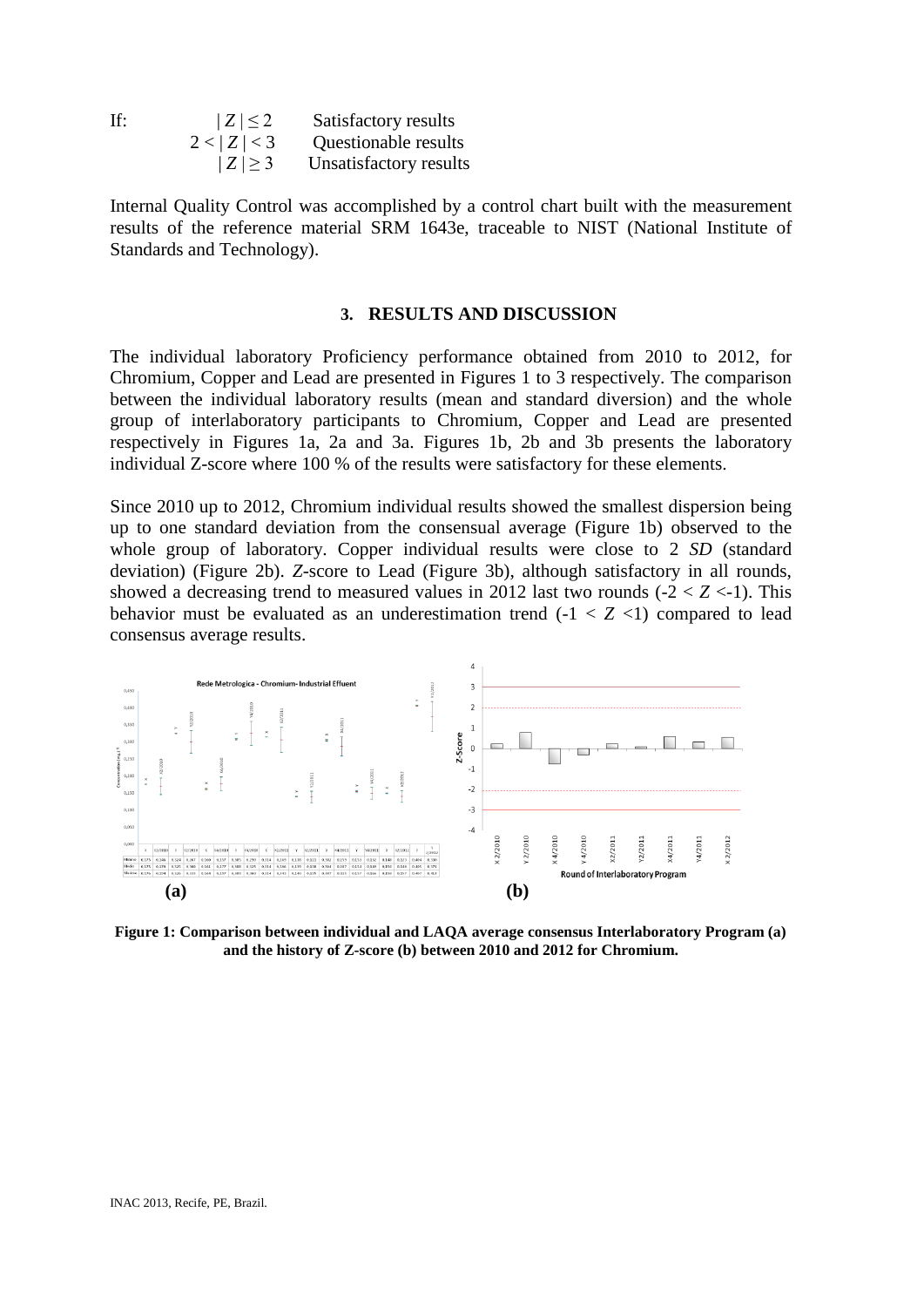

**Figure 2: Comparison between Copper and issued by LAQA average consensus Interlaboratory Program (a) and the history of Z-score (b) between 2011 and 2012.**



**Figure 3: Comparison between LAQA results for Lead and the consensus average of each PT round (a) and the correspondent Z-score (b) from 2011 and 2012.**

Similar evaluations, as presented in Figures 1 to 3, were performed to iron, arsenic, nickel and zinc. Table 1 shows results summary for these elements. Questionable and unsatisfactory results were observed to some of these elements. After critical analysis of results, the error source of non-compliant values was found. The evaluation was performed by using the Ishikawa diagram (see Figure 5). The unsatisfactory or questionable results main causes were identified as following:

- Reagents contamination;
- Incorrect results expression, such as incorrect chemical form or incorrect measurements unity;
- Test condition degradation, such as standards and analytical curve.

These problems were identified also in the internal quality control so corrective measures were taken to ensured satisfactory values in the following interlaboratory programs rounds.

**Table 1: Summary of interlaboratory programs results to Iron, Nickel, Arsenic, and Zinc, from 2010 to 2012.**

| ---------       |                        |           |           |           |          |  |  |  |
|-----------------|------------------------|-----------|-----------|-----------|----------|--|--|--|
| <b>Elements</b> | <b>Total number of</b> | Number of | Number of | Number of | Tendency |  |  |  |
|                 |                        |           |           |           |          |  |  |  |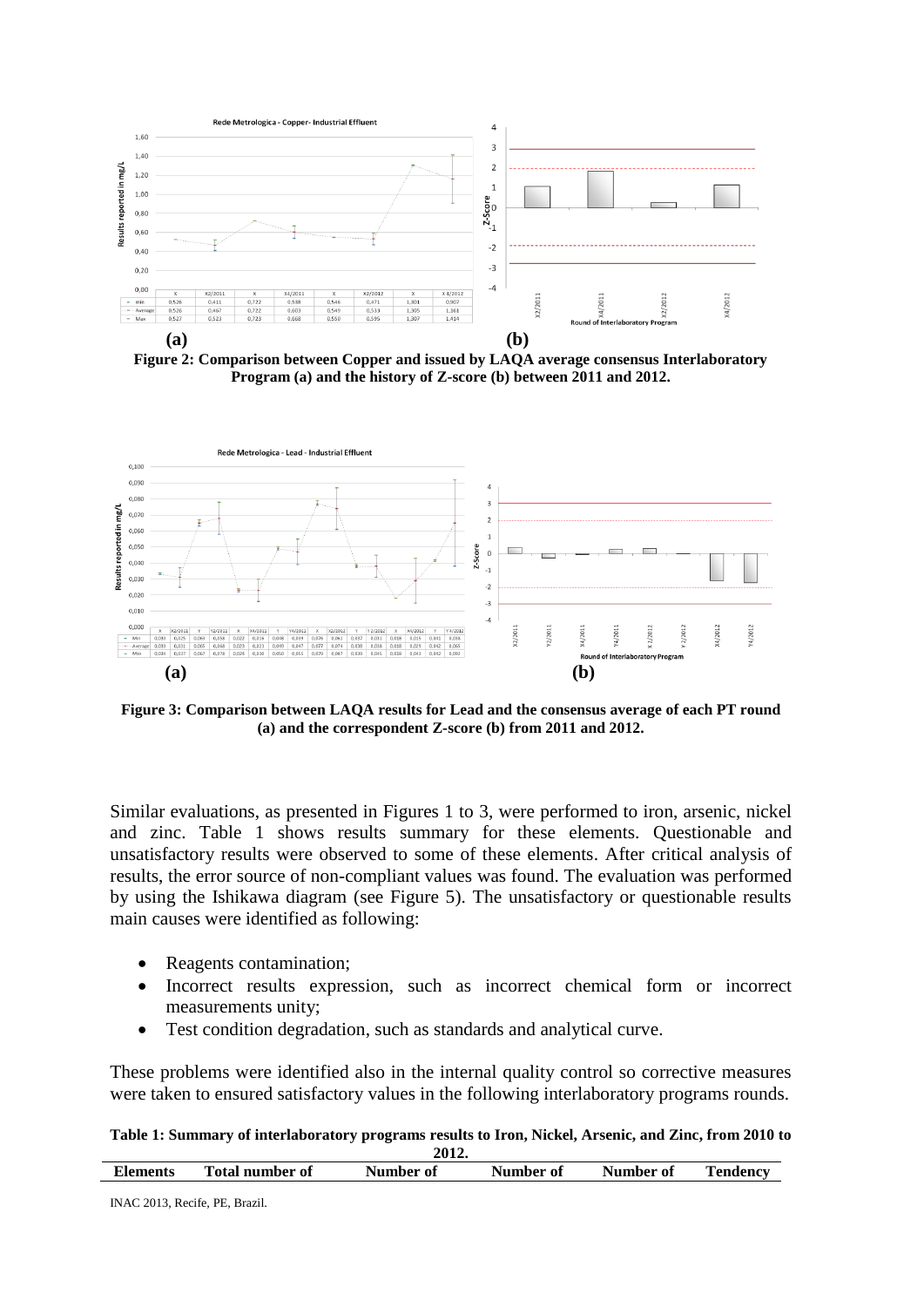|                | rounds between<br>2010 and 2012 | <b>Satisfactory</b><br>results<br>$ Z $ < 2 | Questionable<br>results<br>2 <  Z  < 3 | <b>Unsatisfactory</b><br>results<br>$ Z  \geq 3$ |     |
|----------------|---------------------------------|---------------------------------------------|----------------------------------------|--------------------------------------------------|-----|
| <b>Iron</b>    |                                 |                                             |                                        |                                                  | Z>0 |
| <b>Nickel</b>  |                                 |                                             |                                        |                                                  | Z>0 |
| <b>Arsenic</b> |                                 |                                             |                                        |                                                  | Z<0 |
| Zinc           |                                 |                                             |                                        |                                                  |     |

### **3.1 INTERNAL QUALITY CONTROL**

Every sample batch had as internal quality control blank, standard addition, reference material and replicate samples for every metal. As reference material for recovery evaluation, it was used the NIST – SRM 1643e. This reference material was used to evaluate the reproducibility and the element recovery by comparison with its certificated and reference values. Figure 4 presents some of the arsenic measured values from 2010 to 2012 that were measured together with the PT´s rounds. In this paper only the arsenic values are presented and compared with the certificates values (60.45  $\pm$  0.72 μg/L). Arsenic recovery is presented in Figure 4.



**Figure 4: Some Arsenic recovery values of SRM 1643 from 2010 and 2012.** 

Considering the measurement of lower ug.  $L^{-1}$  concentrations, a recovery from 70 up to 130 % for arsenic was considered acceptable. From 2010 up to 2012 only two result were outside this range. The non-compliant value observed in December 2010 overestimated the arsenic measurement. Higher blank values were observed and the usual decontamination procedure was repeated and revised. More recently, a decreasing trend was observed in 2012. Due the smaller values recovery required was made the corrective maintenance of the equipment.

#### **3.2 CRITICAL ANALYSIS**

Ishikawa diagram was used as process control. This is also known as a fishbone diagram or cause-effect diagram. This diagram is a well-known tool to determine problem causes in the process analysis or to evaluate the necessary improvements (9).

In the effluent Environmental Monitoring Program of metals with the Interlaboratory Program, it was possible to determine questionable and unsatisfactory results causes. By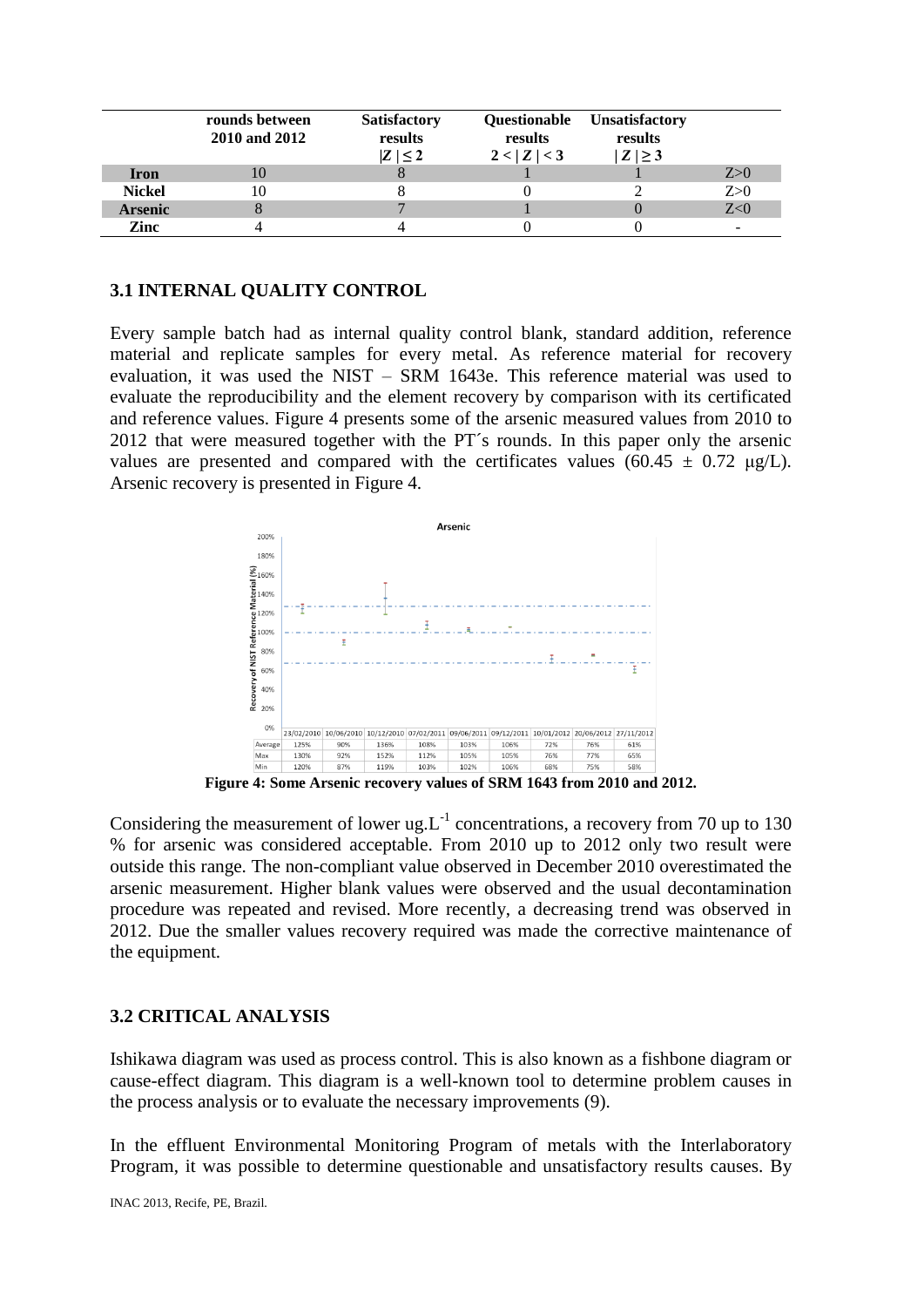

using this kind of diagram, it was also possible to solve non-compliant results. The used diagram is shown in Figure 5.

**Figure 5**: **Process control diagram on metal measurement in effluents.**

# **4. CONCLUSIONS**

Quality control charts, such as internal and external QC charts, are very important to assure long-term analytical consistency in to low concentration metal measurement in effluents. Proficiency Test results issued in IPEN´s laboratory and internal QC data treatment allowed the identification of the main analytical error sources, related with the metal measurement in effluents. From 2010 to 2012, to the studied elements it was observed only 5.7 % of unsatisfactory and questionable results of the measurements total in proficiency tests. Due the large number of samples, the low concentration range and the analytical procedure complexity that figure was considered acceptable to these elements measurement in the yearly Environmental Monitoring Program.

The identification and correction of these error sources, contributed directly to improve the results reliability issued by IPEN/CNEN-SP´s Environmental Monitoring Program of Chemical Compounds Stable (PMA-Q). It also meets the requirements of the most recent environmental standards in Brazil that corresponds to CONAMA´s Resolution 430/11.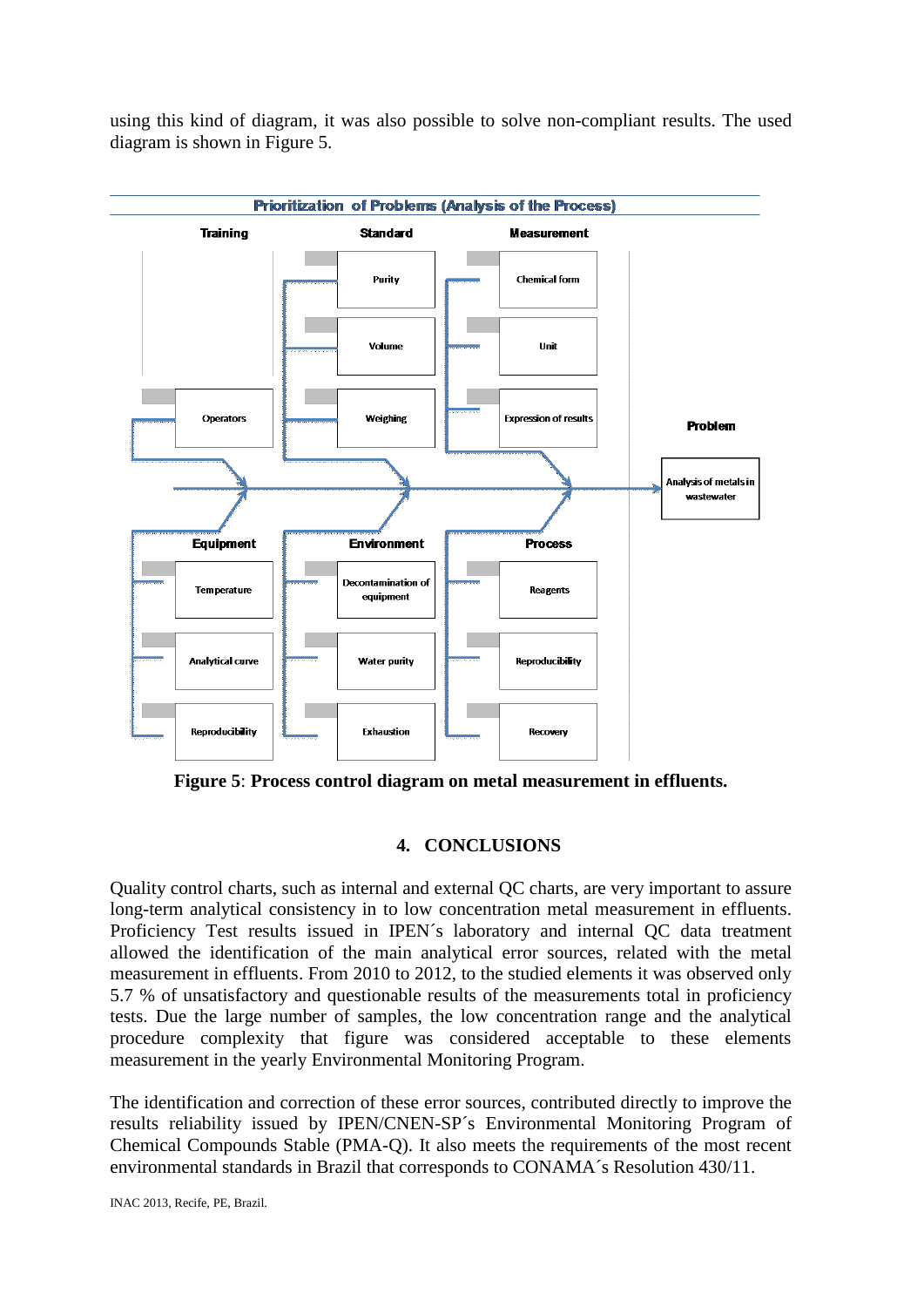## **ACKNOWLEDGMENTS**

The authors is grateful for the Ministry of Science and Technology by financial support of the Institutional Training program, process number PCI/MCT/CNEN - nº 182068/2011-0 and for the National Council of Technological and Scientific Development – CNPQ for financial support given to the approved Project, process number PIBIC/CNPQ 136656/2012-9.

## **REFERENCES**

1. **IPEN-CNEN-SP.** *RELATÓRIO DE AVALIAÇÃO DO PROGRAMA DE MONITORAMENTO AMBIENTAL (PMA-Q) ATENDENDO AOS COMPOSTOS QUÍMICOS ESTÁVEIS DO IPEN – 2011.* CNEN - COMISSÃO NACIONAL DE ENERGIA NUCLEAR/IPEN – INSTITUTO DE PESQUISAS ENERGÉTICAS E NUCLEARES. SÃO PAULO : s.n., 2012.

2. **BRASIL.** CONAMA 357/2005. *Ministério do Meio Ambiente .* [Online] 17 de Março de 2005. [Citado em: 15 de Janeiro de 2013.] http://www.mma.gov.br/port/conama/res/res05/res35705.pdf.

3. —. CONAMA 430/2011. *Ministério do Meio Ambiente .* [Online] 13 de Março de 2011. [Citado em: 2013 de Janeiro de 15.] http://www.mma.gov.br/port/conama/legiabre.cfm?codlegi=646.

4. —. Acreditação de Laboratórios (ABNT NBR ISO/IEC 17025:2005). *INMETRO.*  [Online] 2005. [Citado em: 2013 de Fevereiro de 06.] http://www.inmetro.gov.br/credenciamento/acre\_lab.asp#info.

5. **ISO.** 13528:2005 - Statistical methods for use in proficiency testing by interlaboratory comparisons. *ISO - International Organization for Standardization.* [Online] 09 de 01 de 2005. [Citado em: 21 de 03 de 2013.] http://www.iso.org/iso/catalogue\_detail.htm?csnumber=35664.

6. **HARRIS, Daniel C.** *Análise Química Quantitativa.* Rio de Janeiro : LTC, 2001.

7. **GINÉ, Maria Fernanda.** Espectroscopia de Emissão Atômica com Plasma Acoplado Indutivamente - ICP-AES. *Centro de Energia Nuclear na Agricultura - CENA/USP.*  [Online] 09 de 1988. [Citado em: 15 de 04 de 2013.] http://apostilas.cena.usp.br/Fernanda/Livro%20ICP%20OES.pdf.

8. **UFSCAR.** Espectrometria de emissão óptica com plasma acoplado indutivamente (ICP OES). [Online] UFSCAR, c.2013. [Citado em: 15 de 04 de 2013.] http://www.ufscar.br/dqgaia/images\_2007/ICPOES\_Parte1.pdf.